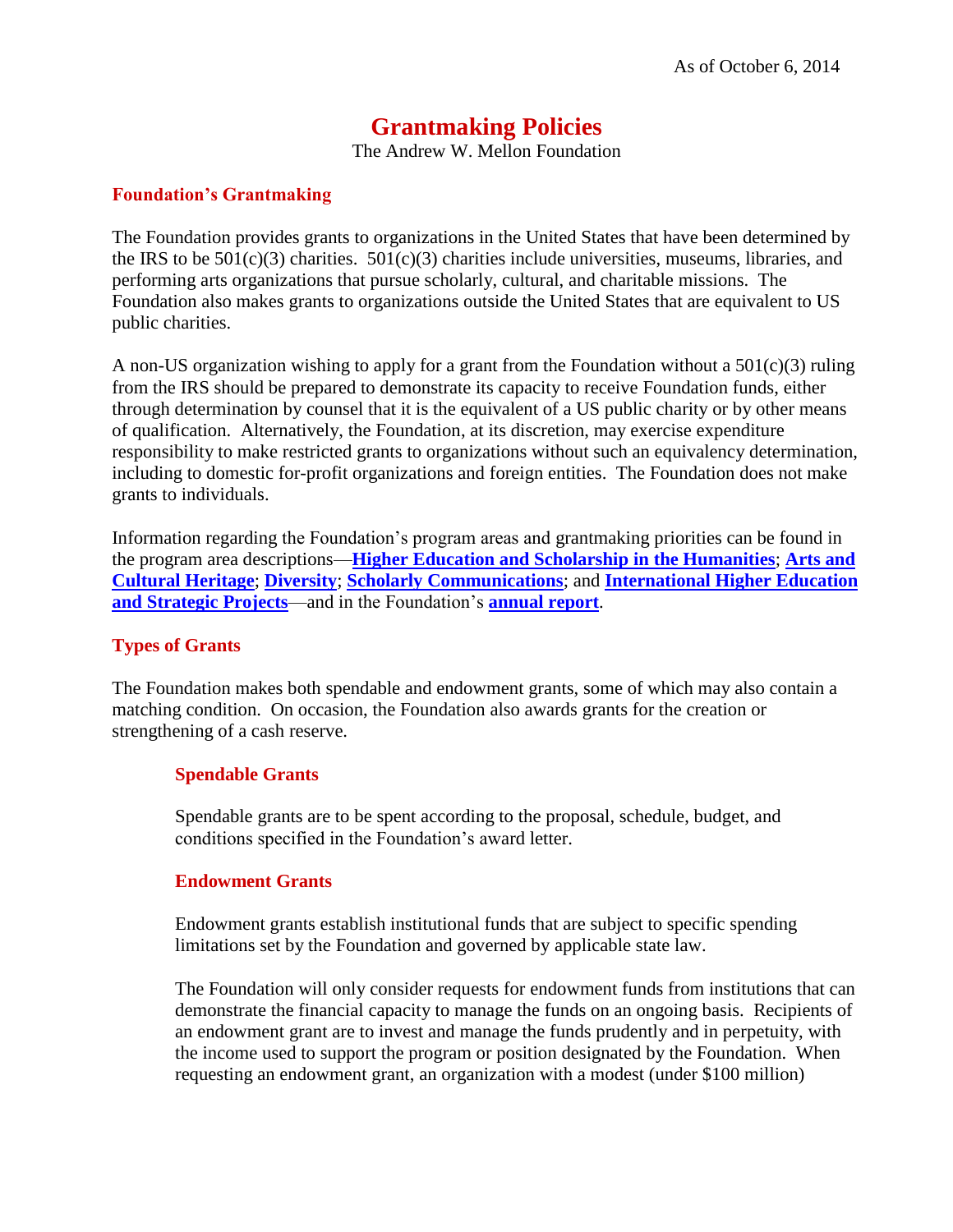endowment must address questions (set forth in the Foundation's **[grant proposal](http://www.mellon.org/grants/grantmaking-policies-and-guidelines/grant-proposal-guidelines/)  [guidelines](http://www.mellon.org/grants/grantmaking-policies-and-guidelines/grant-proposal-guidelines/)**) about its capacity to invest and manage endowment funds.

# **Matching Grants**

Both spendable and endowment grants may be subject to a matching requirement. Only newly received gifts of cash or securities, in hand, valued at the time of transfer, and designated for the Foundation-supported project, qualify as matching contributions. Pledges do not qualify. If the Foundation awards a matching grant, it will pay matching funds in installment amounts specified in the Foundation's award letter.

Please note the following requirements for providing satisfactory evidence of matching funds to the Foundation:

## **For contributions of \$5,000 or more:**

- (1) copies of all canceled donor checks, bank statements showing the transfer of funds by wire or receipt of credit card payments, and/or signed documentation verifying the transfer of securities and their market value at the time of transfer; and
- (2) clear evidence that a donor's intent is to meet the Foundation's match, either by the donor's indication on the check, a letter from the donor demonstrating the intent, or, in the case of an unrestricted donation, a designation from the grantee's governing board, or senior authorized official, that the donation is to meet the Foundation's matching requirements.

# **For contributions of less than \$5,000:**

(1) a list of all such donations, including name of donor, form of donation (i.e., check, wire, credit card, security, etc.), date of donation, and amount of donation, with a signed statement from a senior authorized official restricting all donations on the list to the Foundation match. In such cases, the Foundation does not require canceled checks, evidence of wire or credit card payment, or separate documentation verifying the transfer of securities.

Further instructions for evidencing matching funds are available on the "**[Matching Funds](http://www.mellon.org/media/filer_public/fe/65/fe65ce72-fc83-4801-8473-9b2557b5bd8a/matchingfundsrequestform100614.pdf)  [Request Form](http://www.mellon.org/media/filer_public/fe/65/fe65ce72-fc83-4801-8473-9b2557b5bd8a/matchingfundsrequestform100614.pdf)**."

# **Managing Grant Funds**

The Foundation's award letter specifies the terms of the grant, including the use of grant funds, reporting schedule, and the need to adhere to Foundation grantmaking policies.

# **Fiduciary Duties**

All grant funds should be managed prudently and should be used for the purposes set forth in the award letter and approved proposal. The Foundation considers interest and investment income earned on grants to be part and parcel of the award. Grantees will set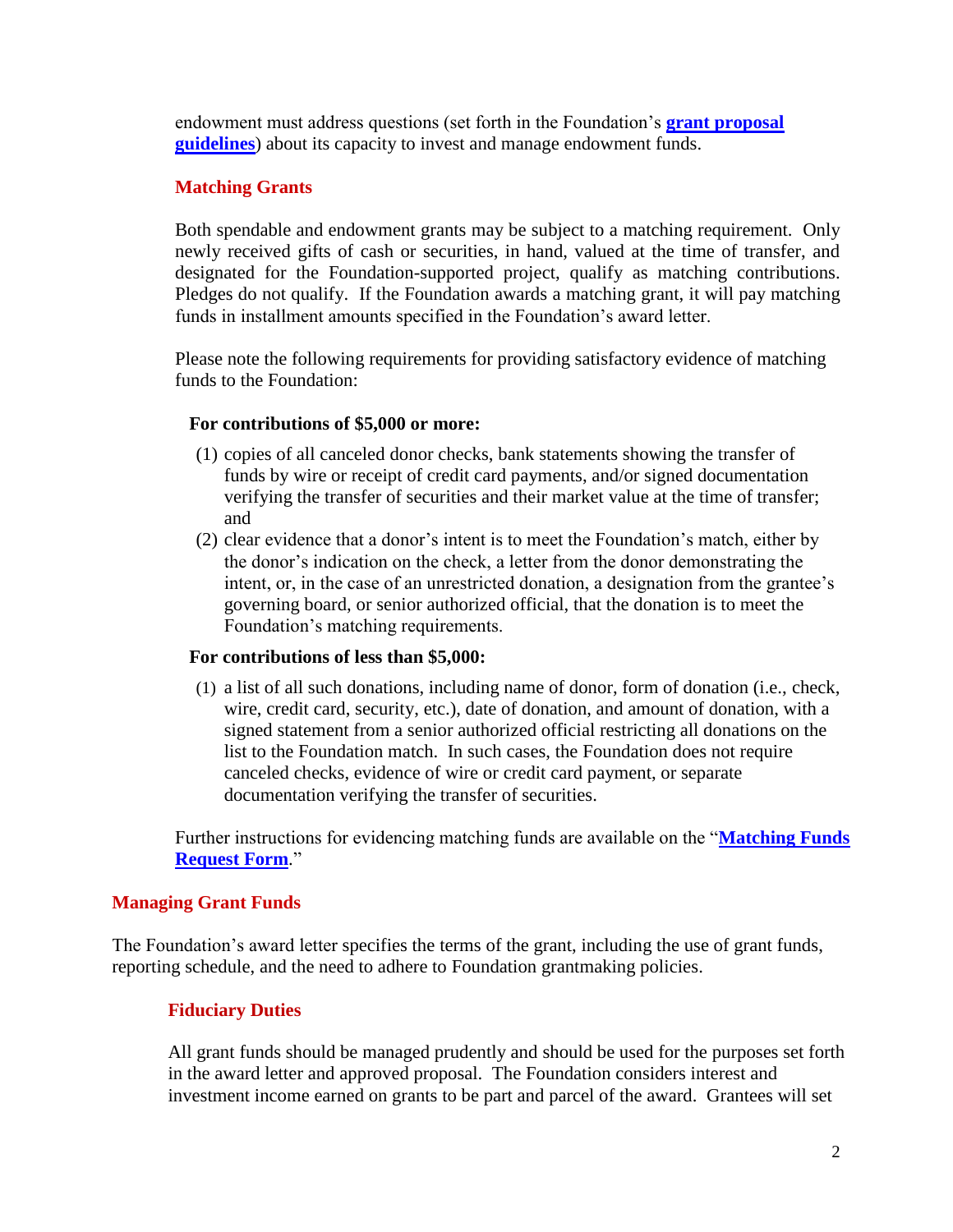forth in their grant proposals their institutional policies for investing grant funds, including their investment strategy and methods for calculating and allocating interest and investment income to the grant. Grantees are expected to invest grant funds according to the terms set forth in the Foundation's award letter.

Organizations awarded endowment grants must also adhere to their state's **[Uniform](http://www.upmifa.org/)  [Prudent Management of Institutional Funds Act](http://www.upmifa.org/)** (UPMIFA) statute in the investment, management, and spending of such grant funds. UPMIFA states that, subject to the intent of the donor, an organization awarded endowment funds may expend or accumulate as much of the endowment fund as the organization determines is prudent for the uses, benefits, purposes, and duration for which the endowment fund is established. An organization must receive the written approval of the Foundation if it wishes to modify or release a restriction on the management, investment, or purpose of an endowment grant. The Foundation rarely approves the spending of endowment principal below its historic dollar value.

## **Use of Grant Funds**

Grant funds must only be used for the purposes, over the timeframe, and in the manner set forth in the award letter and approved proposal.

Awarded grant funds may not be expended on project costs incurred prior to the grant start date or, without the Foundation's prior written approval, after the grant end date. Grant funds cannot be used as collateral, to offset other financial obligations (including interest payments on lines of credit, and securing or servicing debt), nor to meet cash-flow or general operating expenses that are unrelated to the purpose of the grant proposal as defined in the grant award letter. Grantees are also expected to maintain controls to see that use of grant funds complies with the rules and guidance promulgated by the **[United States Office](http://www.treasury.gov/about/organizational-structure/offices/Pages/Office-of-Foreign-Assets-Control.aspx)  [of Foreign Assets](http://www.treasury.gov/about/organizational-structure/offices/Pages/Office-of-Foreign-Assets-Control.aspx) Control**.

#### **Collaborative Grants**

Foundation grants may involve work undertaken by collaborating institutions. In such cases, the Foundation awards grant funds to a single grantee, who is responsible under the terms of the award for reporting on the activities and expenditures of all collaborating organizations.

#### **Reporting and Record Keeping**

The Foundation requires timely and informative interim and final grant reporting. Grantees should consult the Foundation's **[grant reporting guidelines](http://www.mellon.org/grants/grantmaking-policies-and-guidelines/grant-reporting-guidelines/)** when preparing narrative and financial reports. Narrative and financial reports should be submitted together on or before the due dates specified in the Foundation's award letter. The Foundation may suspend grant activities and require the return of funds for delinquent or unsatisfactory reporting, and will consider reporting history in the awarding of future grants.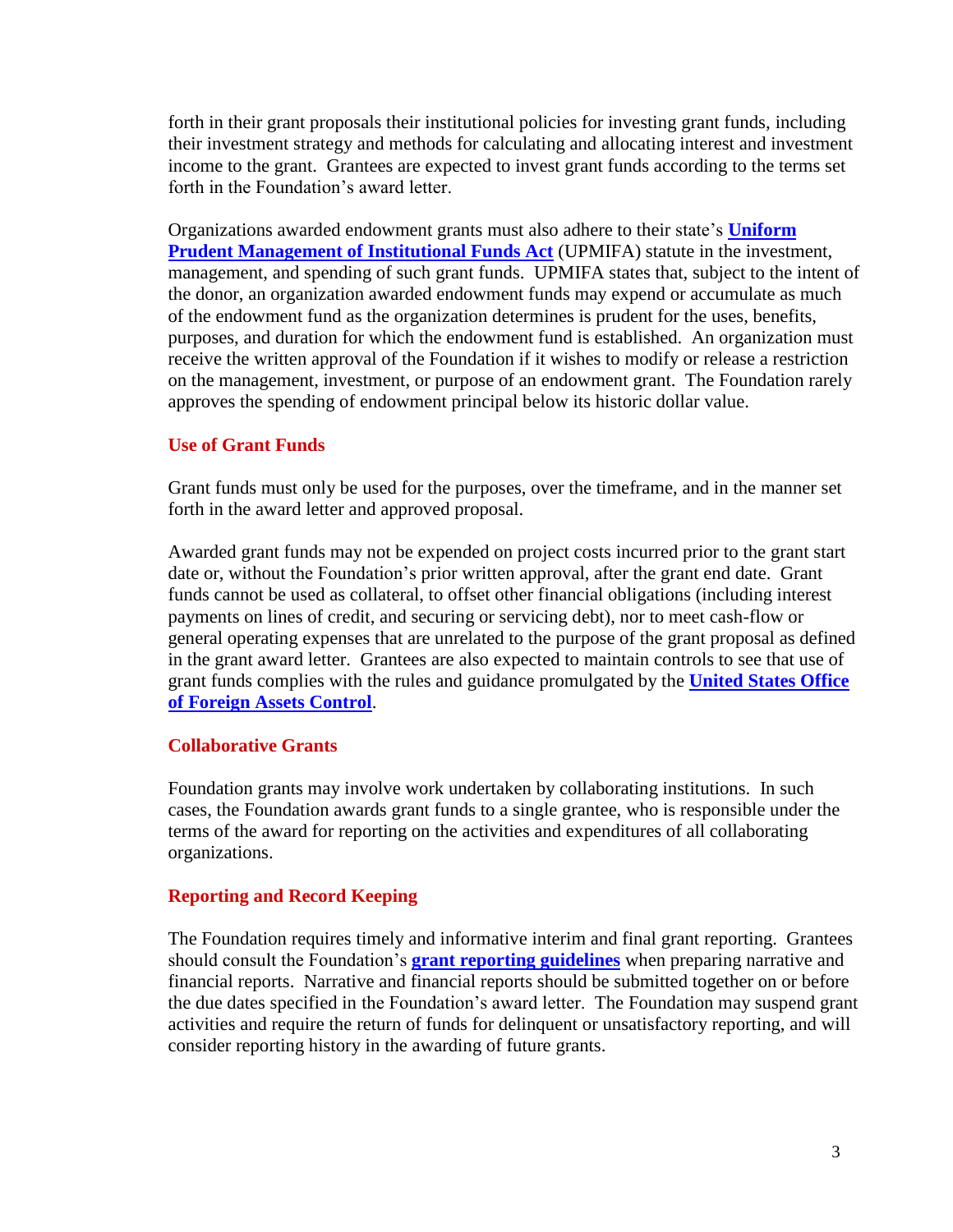#### **Narrative and Financial Reporting**

Narrative reports should describe the activities undertaken and the use of grant funds, and evaluate the progress made toward achieving the purposes of the grant during the reporting period.

Financial reports should be specific to the grant and include interest earned. If an organization has multiple grants from the Foundation, each grant must be separately reported. Grantees are required to use the same budget categories used in the grant proposal, making it possible for line-by-line comparison of the approved budget and actual expenditures. Grantees awarded endowment funds should report using the Foundation's "**[Endowment Financial Report](http://www.mellon.org/media/filer_public/41/e7/41e77d5a-06ce-41b8-bf2d-f90f2981db63/endowmentfinancialreport120414.xlsx)**" template.

#### **Reporting on Interest and Income**

For each reporting period, grantees should give an account of how they spent or allocated earned investment income within the approved budget categories, or provide a written explanation if no income was earned on awarded funds. For collaborative or multi-institutional grants, the grant report should also include an accounting by each of the partner institutions of income earned on any unspent grant funds held at their institutions.

#### **Record Keeping**

Grantees are required to retain accounting records, detailing all receipts and expenditures, for a minimum of three years following submission of the final grant report. Organizations receiving expenditure responsibility grants are required to keep records for four years. The Foundation reserves the right to conduct on- and offsite audits of records related to the use of grant funds. In cases where grantee spending is not consistent with the Foundation's award, the Foundation reserves the right to request the return of awarded funds, disallow expenditures, or take other remedial actions.

#### **Changes in Grant Terms**

A grantee wishing to change the terms of a grant, through extension of the grant period, reallocation of grant funds, or rollover of funds from one Foundation grant into another given for the same purpose, or to transfer a grant to another organization, should contact program staff with a brief description of the proposed change. If staff determine that additional documentation is necessary, they will direct the grantee to the Foundation's **[grant modification procedures](http://www.mellon.org/grants/grantmaking-policies-and-guidelines/grant-modifications-and-matching-payments/)**. Grantees must obtain advanced written approval from the Foundation for any such material change. Significant changes, such as repurposing a grant or modifying the terms of a matching grant, require staff to seek the approval of the Foundation's Board of Trustees. Such requests are not routinely brought to the Board of Trustees nor are they necessarily granted.

Grantees should also promptly inform the Foundation in writing of significant changes in project staffing, organizational leadership, scheduling, or budgeting, when such changes occur during the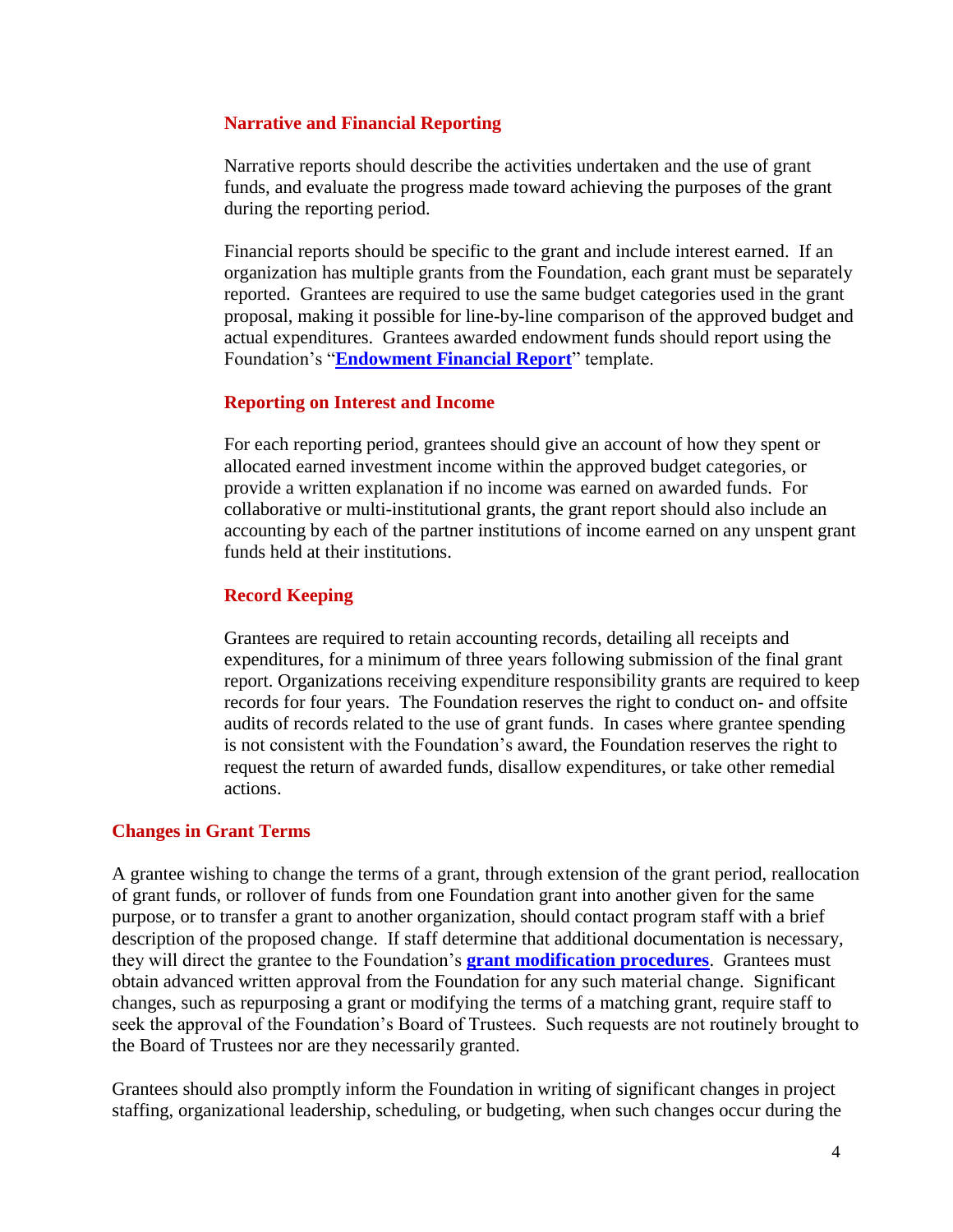grant period. The Foundation reserves the right to suspend the use of grant funds if the change is considered material to the success of the grant.

## **Additional Grant Considerations**

Particular procedures apply for grants involving the creation of intellectual property, the use of consultants and contractors, or the exercise of expenditure responsibility.

## **Intellectual Property**

The Foundation aims to maximize the use and sustainability of technology, digitized content, and related intellectual property created with Foundation funds, as described in its "**[Intellectual Property](http://www.mellon.org/grants/grantmaking-policies-and-guidelines/grantmaking-policies/intellectual-property-policy/) Policy**." The goals of the policy include that (1) funded work be made publicly available for the long-term benefit of scholars, educators, and cultural institutions; (2) organizations share resources so as not to duplicate efforts; and (3) grantees secure all rights and permissions needed to carry out supported work.

If a proposal involves the development of software and/or the creation of digital images or content, the awarding of funds will be contingent on the grantee's consent to the terms of the Foundation's intellectual property agreement.

#### **Use of Consultants and Contractors**

On occasion, proposals to the Foundation involve consultants and third-party vendors. Use of consultants and third-party vendors should be consistent with the Foundation's "**[Guidelines for Grants Involving Consultants and/or Subcontractors](http://www.mellon.org/media/filer_public/9b/c7/9bc7216d-4c71-46de-9796-73831854d06a/guidelinesgrantsconsultantssubcontractors102313.pdf)**."

# **Expenditure Responsibility**

In order to make a grant to an organization that does not have a public charity determination from the IRS, the Foundation may elect to exercise "expenditure responsibility" in accordance with IRS rules. Under the expenditure responsibility rules, the Foundation is required to establish procedures for assuring that grant funds are spent solely for the charitable purposes intended, and must receive reports from the grantee, and make reports to the IRS, about the grant expenditures. If the Foundation elects to exercise expenditure responsibility, the grantee will sign an expenditure responsibility agreement at the time of the award that sets forth spending and reporting requirements. The agreement commits the grantee to spending the grant funds only for the specified charitable purposes, maintaining grant funds in a separate account for charitable purposes, and reporting on how the funds have been spent.

#### **Conditional Payments**

A grant award from the Foundation may be conditioned on the satisfaction of specific requirements. These requirements can include: execution of an intellectual property agreement; execution of an expenditure responsibility agreement; determination by counsel that the organization is the equivalent of a US public charity; or other events. When conditions are established, the Foundation